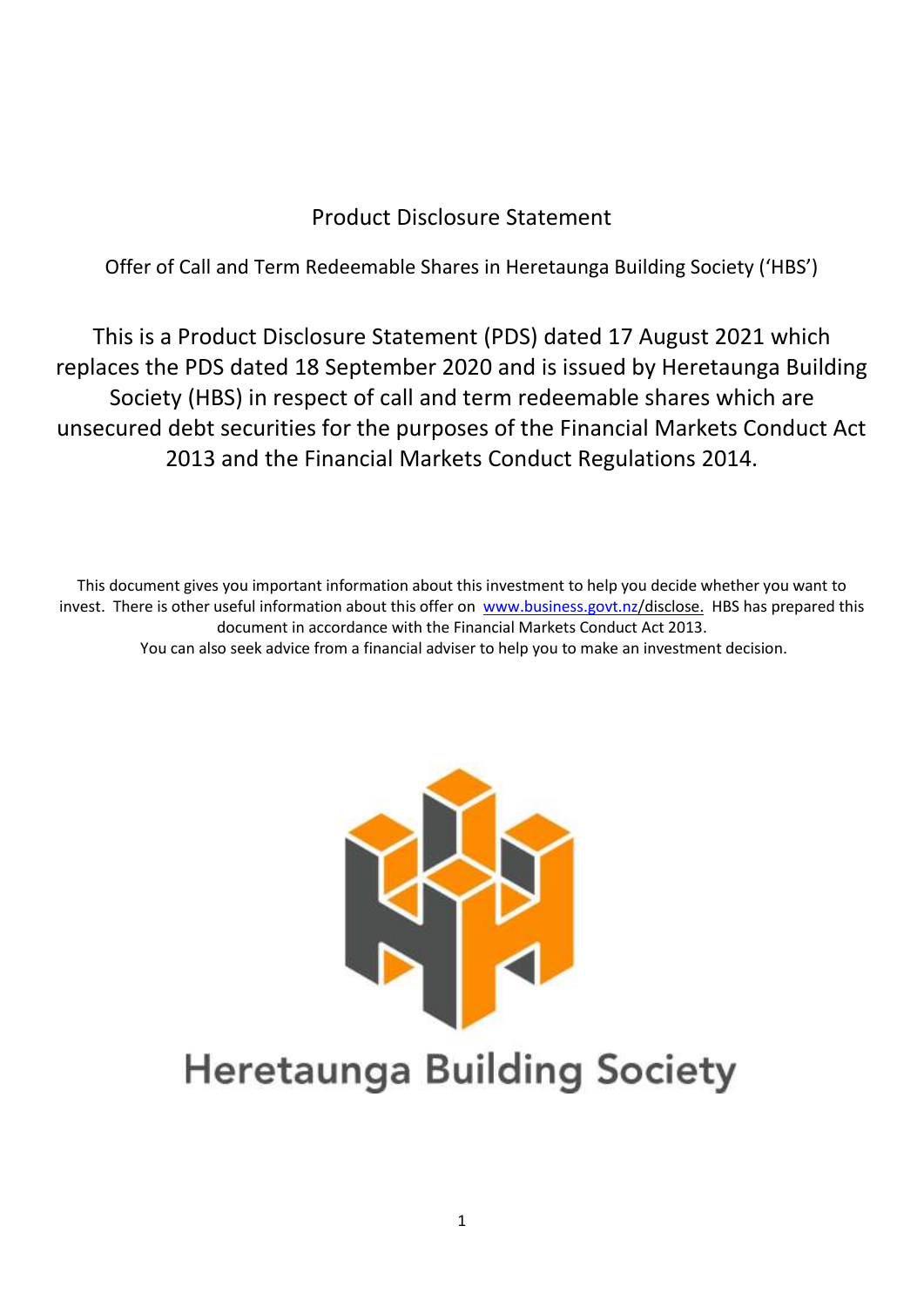#### **Section 1 - KEY INFORMATION SUMMARY**

#### **WHAT IS THIS?**

This is an offer of call and term redeemable shares. These call and term redeemable shares are debt securities issued by HBS. You give HBS money, and in return HBS promises to pay you interest and repay the money at the end of the term.

If HBS runs into financial trouble, you might lose some or all of the money you invested.

#### **ABOUT HBS**

HBS was established in 1933 and since that time has provided both saving services and loan services, including residential, commercial and rural mortgage finance, to its members and predominantly in the Hawkes Bay community. HBS's principal lending activity is the provision of finance for residential property secured by first ranking mortgages.

HBS is licensed by the Reserve Bank of New Zealand as a non-bank deposit taker.

#### **KEY TERMS OF THE OFFER**

#### **Call redeemable shares**

| Debt security description           | Unsecured debt security.                                                |
|-------------------------------------|-------------------------------------------------------------------------|
| Term                                | There is no fixed term as the call redeemable shares are repayable at   |
|                                     | call.                                                                   |
| Interest rate                       | The interest rate for call investments is available on the HBS website  |
|                                     | and is a floating rate subject to change without notice. Interest rates |
|                                     | are tiered; \$0-\$49,999, \$50,000-\$99,999, \$100,000+.                |
|                                     |                                                                         |
|                                     | We review our interest rates regularly and may adjust them after        |
|                                     | considering the market for similar investment products and in light of  |
|                                     | our funding requirements.                                               |
|                                     | If we change the interest rate it will apply to your Call Investments   |
|                                     | from the date of the interest rate adjustment.                          |
| Interest payment dates              | In arrears on 30 September and 31 March in each year (or if those       |
|                                     | dates are not business days, on the next business day) for call         |
|                                     | redeemable shares, or on closure of the call redeemable shares.         |
| Offer opening and closing date      | The offer opened on 24 November 2016.                                   |
|                                     | This is a continuous offer, so that there is no closing date.           |
| Fees or charges                     | Investors pay no fees or charges of any sort in relation to making this |
|                                     | investment and have no liability to make any further payment relating   |
|                                     | to the redeemable shares.                                               |
| HBS cannot defer or cancel interest | HBS has no right to extend the time for payment of principal or         |
| & principal                         | interest, nor to reduce or cancel payments of principal or interest.    |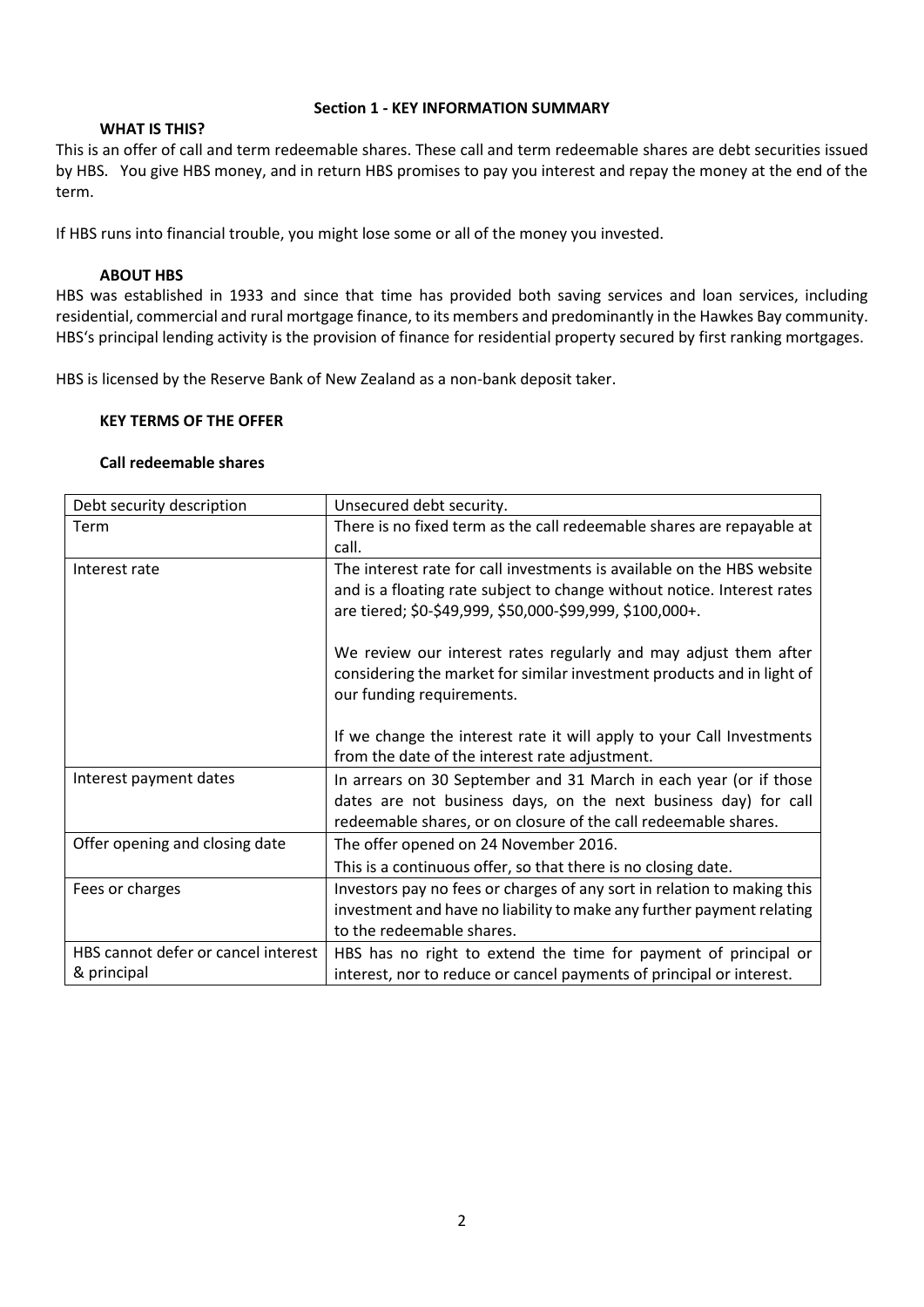#### **Term redeemable shares**

| Debt security description           | Unsecured debt security.                                                                                                                                                                                                                                                       |
|-------------------------------------|--------------------------------------------------------------------------------------------------------------------------------------------------------------------------------------------------------------------------------------------------------------------------------|
| Term                                | Term redeemable shares are issued for terms of three months, six<br>months, one year and two years.                                                                                                                                                                            |
| Interest rates                      | The interest rate for term shares is available on HBS website and is<br>subject to change without notice.                                                                                                                                                                      |
|                                     | We review our interest rates regularly and may adjust them after<br>considering the market for similar investment products and in light of<br>our funding requirements.                                                                                                        |
|                                     | The interest rate at the start of your Term Investment is fixed for the<br>duration of the agreed term unless you have requested that HBS<br>repay your investment prior to maturity and HBS has agreed to do so.                                                              |
| Interest payment dates              | Interest payable in respect of a term six months or less will be paid on<br>maturity. For the one year and two-year terms interest is payable six<br>monthly in arrears. Investors may choose for interest to be<br>compounded, or to be credited to a nominated bank account. |
| Offer opening and closing date      | The offer opened on 24 November 2016.                                                                                                                                                                                                                                          |
|                                     | This is a continuous offer, so that there is no closing date.                                                                                                                                                                                                                  |
| Fees or charges                     | Investors pay no fees or charges of any sort in relation to making this<br>investment and have no liability to make any further payment relating<br>to the redeemable shares.                                                                                                  |
| HBS cannot defer or cancel interest | HBS has no right to extend the time for payment of principal or                                                                                                                                                                                                                |
| & principal                         | interest, nor to cancel payments of principal or interest. If HBS                                                                                                                                                                                                              |
|                                     | agrees to make an early repayment of an investment, the interest                                                                                                                                                                                                               |
|                                     | rate payable in respect of the investment may be reduced by 2% per                                                                                                                                                                                                             |
|                                     | annum to reflect the reduced term of the investment.                                                                                                                                                                                                                           |

#### **GUARANTEE**

The securities are not guaranteed by HBS or any other person. HBS is solely responsible for repayment.

#### **HOW CAN YOU GET YOUR MONEY OUT EARLY**

HBS's fixed rates of interest for a particular investment amount and term are based on the expectation the funds will be invested for the full term. While it is not expected that funds will be drawn before maturity, HBS accepts that clients' circumstances change and so will consider due to financial hardship, but is not obliged to accept, requests for early repayment of an investment.

If HBS agrees to make an early repayment of an investment, the interest rate payable in respect of the investment may be reduced by 2% per annum to reflect the reduced term of the investment. Any tax that has already been paid on the interest earned cannot be refunded and will have to be claimed from the IRD directly.

These redeemable shares cannot be sold to anyone else.

#### **HOW HBS's REDEEMABLE SHARES RANK FOR REPAYMENT**

The securities being offered are unsecured redeemable shares, which on a liquidation rank equally with HBS's other redeemable shares and behind any secured creditors, any creditors given priority by law, and all unsecured creditors.

See also under the headings "Ranking of call redeemable shares on liquidation" in the tables at the beginning of Section 2 below, and under the heading "**Ranking and security"** at the beginning of Section 4 below.

#### **NO SECURITY**

The debt securities are unsecured.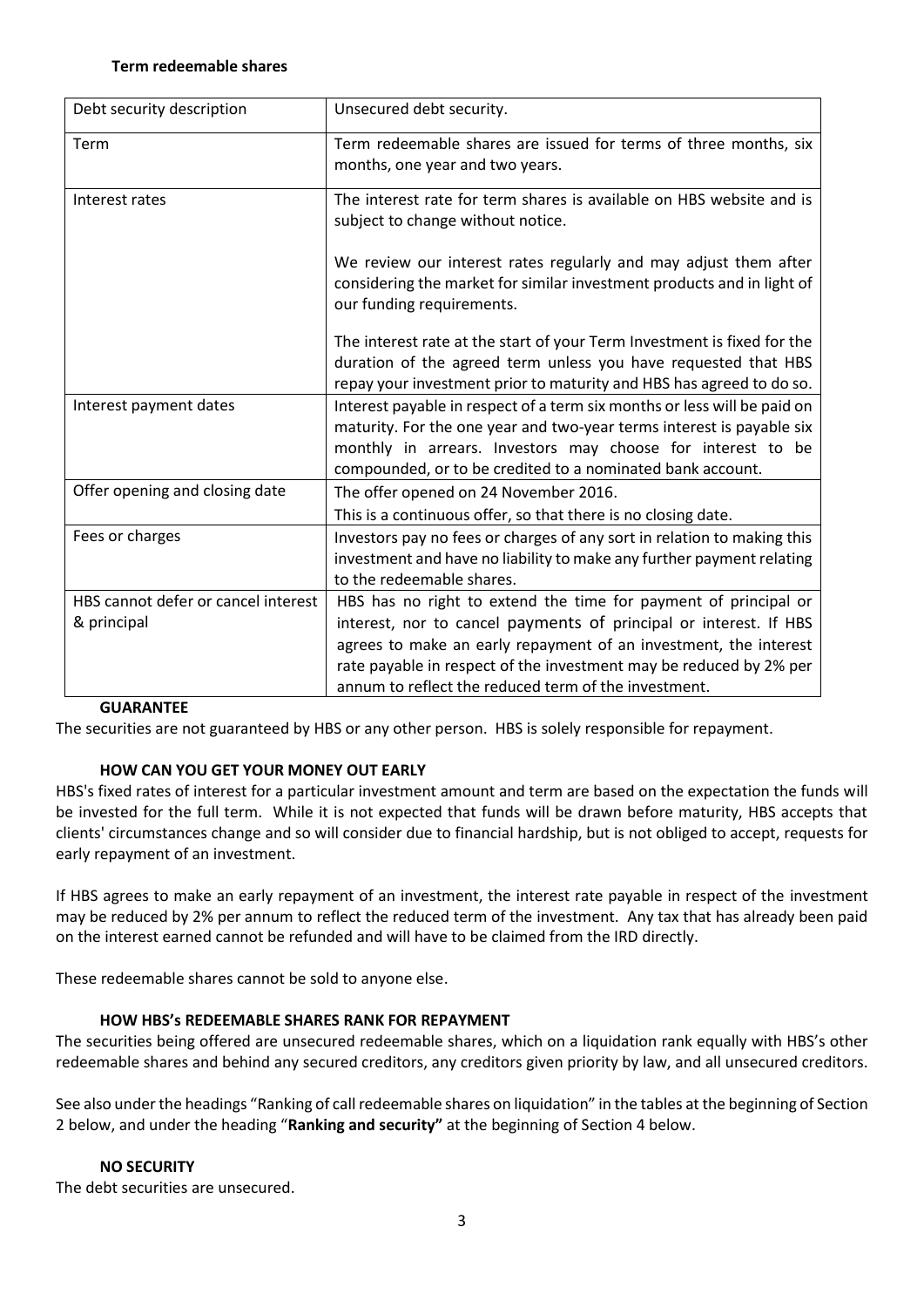# **WHERE YOU CAN FIND HERETAUNGA BUILDING SOCIETY'S FINANCIAL INFORMATION**

The financial position and performance of HBS are essential to an assessment of HBS's ability to meet its obligations under the redeemable shares. You should also read the financial information section on page 11.

# **KEY RISKS AFFECTING THIS INVESTMENT**

Investments in debt securities have risks. A key risk is that HBS does not meet its commitments to repay you or pay you interest (credit risk). Section 6 of the PDS (risks of investing) discusses the main factors that give rise to the risk. You should consider if the credit risk of these debt securities is suitable for you.

The interest rate risk for these redeemable shares should also reflect the degree of credit risk, in general, higher returns are demanded from investors from businesses with higher risk of defaulting on their commitments. You need to decide whether the offer is fair.

HBS considers that the most significant risk factors are:

# **Geographic Risk**

HBS has a significant geographic concentration in the Hawkes Bay, both in terms of sourcing most of its funding and its lending activities. HBS is therefore dependent to a significant degree on the fortunes of the wider Hawkes Bay economy.

# **Credit risk**

If a number of borrowers defaulted on their loan repayments around the same time, as a result HBS may then have insufficient funds to repay its redeemable shareholders or pay interest.

# **Liquidity Risk**

Liquidity risk refers to the ability of HBS to meet its liabilities/debts when they fall due. HBS's ability to meet its payment obligations to depositors is connected to the loans it makes to borrowers and to HBS's reliance on deposits. If reinvestment rates or borrowers' repayments were to reduce materially, there is a risk that HBS may not have enough cash on hand at any time to repay depositors in a timely manner. This risk is mitigated by HBS's liquidity policies and by rules contained in HBS's Trust Deed, which require HBS to maintain certain minimum levels of liquid assets.

#### **Interest rate risk**

HBS's income is from the difference between what we pay to depositors and what we earn from borrowers and investments. In the event of a drop in interest rates, the interest rate we receive on surplus funds we have invested with NZ banks may be less than the amount we pay under the call and term redeemable shares, and could have a significant impact on the income we receive. If HBS has reduced income this may cause the interest rates that can be offered to depositors to decline.

This summary does not cover all the risks of investing in redeemable shares. You should also read Section 6 - Risks of Investing on page 12*.*

#### **NO CREDIT RATING**

HBS's creditworthiness has not been assessed by an approved rating agency.

HBS is exempt from the requirement to have its creditworthiness assessed by an approved rating agency. This is because HBS operates under the exemption contained in the Deposit Takers (Credit Ratings Minimum Threshold) Exemption Notice 2016, which applies because HBS's liabilities are less than \$40m making it unduly onerous and burdensome for HBS to comply with the requirement to have a credit rating. The exemption is conditional on HBS providing to the Reserve Bank prior to March in each year, a statement by the directors that HBS meets the requirements of the exemption and that HBS will be operating on the basis of the exemption for that forthcoming year. Figures supporting the directors' statement must be attached to this statement. The exemption is currently due to expire on 28 February 2022.

This means that HBS has not received an independent opinion of its capability and willingness to repay its debts from an approved source.

As at the date of this Product Disclosure Statement, HBS complies with the requirements of the Deposit Takers (Credit Ratings Minimum Threshold) Exemption Notice 2016.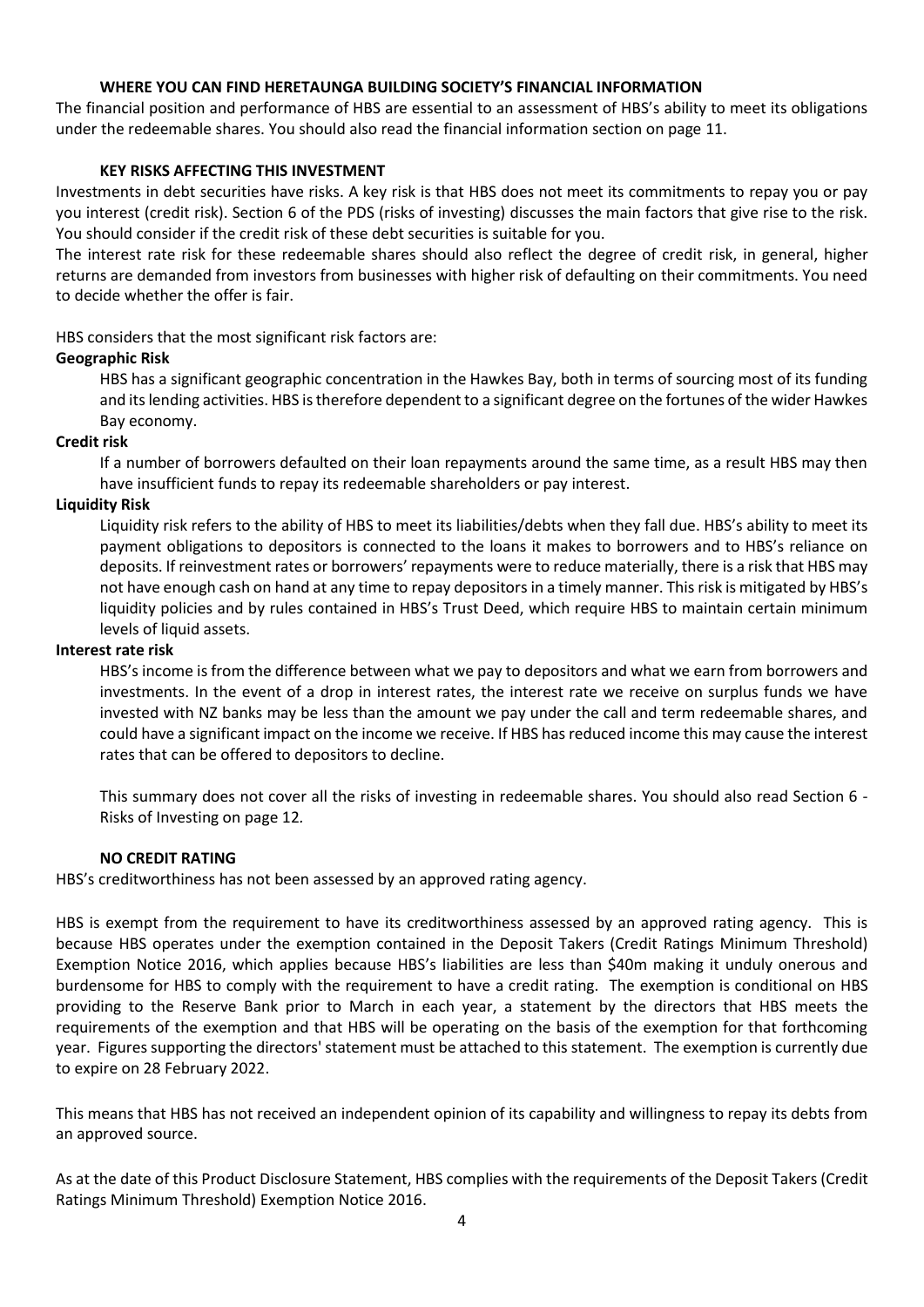# **PRODUCT DISCLOSURE STATEMENT**

# **Table of Contents**

|                   |                                                  | Page |
|-------------------|--------------------------------------------------|------|
|                   | Section 1 - Key information summary              | 2    |
|                   | Section 2 - Terms of the offer                   | 6    |
|                   | Section 3 - HBS and what it does                 | 8    |
|                   | Section 4 - Key features of redeemable shares    | 10   |
|                   | Section 5 - HBS's financial information          | 11   |
|                   | Section 6 - Risks of investing                   | 12   |
| Section $7 -$ Tax |                                                  | 14   |
|                   | Section 8 - Who is involved?                     | 15   |
|                   | Section 9 - How to complain                      | 15   |
|                   | Section 10 - Where you can find more information | 15   |
|                   | Section 11 - How to apply                        | 16   |
|                   | Section 12 - Contact information                 | 16   |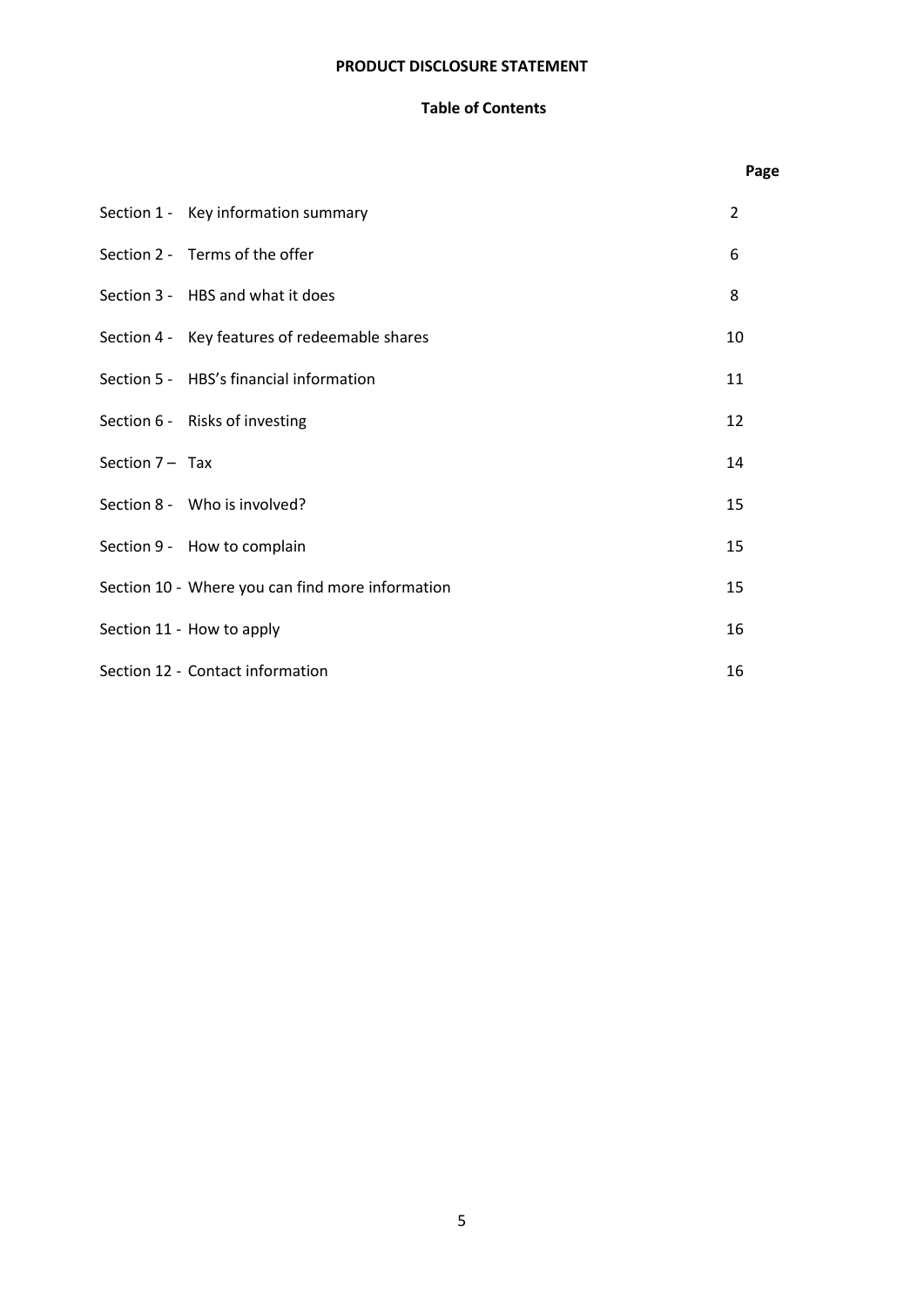# **Section 2 - TERMS OF THE OFFER**

The issue, term and conditions of redeemable shares are governed by a Trust Deed dated 20 December 1990, as restated and amended by a Deed of Amendment and Restatement dated 16 November 2016, both made between HBS and Trustees Executors Limited as trustee for the redeemable shareholders. The Trust Deed may be obtained from the Disclose Register.

# **Call redeemable shares**

| Debt security description                           | Unsecured debt security                                                                                                                                                                                                                                                                    |
|-----------------------------------------------------|--------------------------------------------------------------------------------------------------------------------------------------------------------------------------------------------------------------------------------------------------------------------------------------------|
| Term                                                | There is no fixed term as the call redeemable share are repayable<br>at call.                                                                                                                                                                                                              |
| Interest rates                                      | The interest rate for call shares is available on HBS website and is a<br>floating rate subject to change without notice. Interest rates are<br>tiered; \$0-\$49,999, \$50,000-\$99,999, \$100,000+.                                                                                       |
|                                                     | We review our interest rates regularly and may adjust them after<br>considering the market for similar investment products and in light<br>of our funding requirements.                                                                                                                    |
|                                                     | If we change the interest rate it will apply to your Call Investments<br>from the date of the interest rate adjustment.                                                                                                                                                                    |
| Interest payments                                   | In arrears on 30 September and 31 March in each year (or if those<br>dates are not business days, on the next following business day) of<br>the call redeemable shares, or on closure of the call redeemable<br>shares.<br>Interest is paid by HBS crediting it to the call share account. |
| Offer opening and closing dates                     | The offer opened on 24 November 2016.<br>This is a continuous offer, so that there is no closing date.                                                                                                                                                                                     |
| Ranking of call redeemable shares on<br>liquidation | On a liquidation of HBS, your rights and claims under the call<br>redeemable shares:                                                                                                                                                                                                       |
|                                                     | Would rank after all creditors and any permitted prior security<br>interests (at the date of this PDS there are none of the latter)<br>Would rank equally with all other call and term redeemable<br>shares                                                                                |
| Fees or charges                                     | Investors pay no fees or charges of any sort in relation to making<br>this investment and have no liability to make any further payment<br>relating to the redeemable shares.                                                                                                              |
| HBS cannot defer or cancel interest &<br>principal  | HBS has no right to extend the time for payment of principal or<br>interest, nor to reduce or cancel payments of principal or interest.                                                                                                                                                    |
| Minimum investment amount                           | \$1                                                                                                                                                                                                                                                                                        |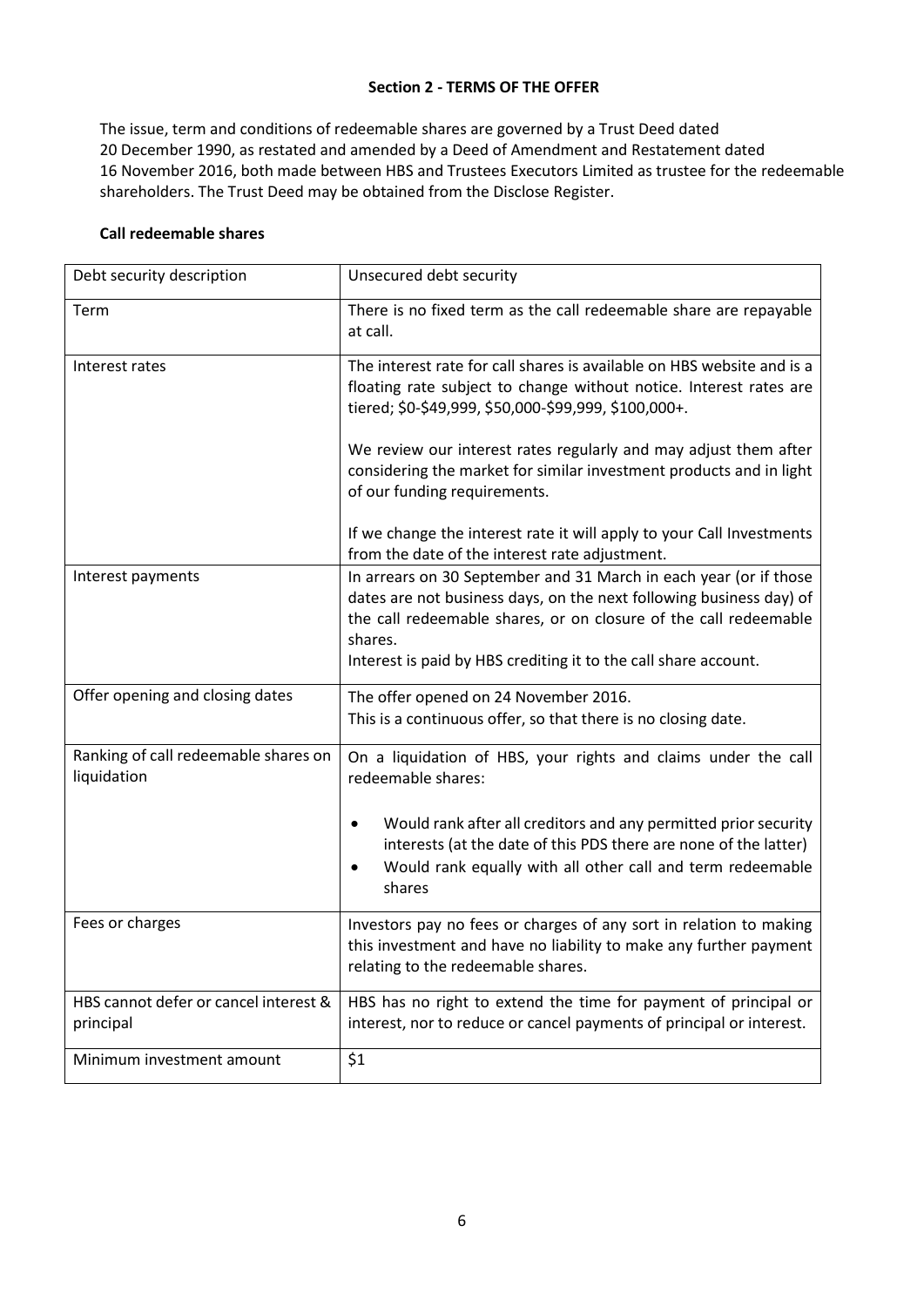# **Term redeemable shares**

| Debt security description                           | Unsecured debt security                                                                                                                                                                                                                                                                             |
|-----------------------------------------------------|-----------------------------------------------------------------------------------------------------------------------------------------------------------------------------------------------------------------------------------------------------------------------------------------------------|
| Term                                                | Term redeemable shares are issued for terms of three months, six<br>months, one year and two years.                                                                                                                                                                                                 |
| Interest rates                                      | The interest rate for term shares is available on HBS website and is<br>subject to change without notice.                                                                                                                                                                                           |
|                                                     | We review our interest rates regularly and may adjust them after<br>considering the market for similar investment products and in light<br>of our funding requirements.                                                                                                                             |
|                                                     | The interest rate at the start of your Term Investment is fixed for<br>the duration of the agreed term unless you have requested that HBS<br>repay your investment prior to maturity and HBS has agreed to do<br>SO.                                                                                |
| Interest payments                                   | Interest payable in respect of a term six months or less will be paid<br>on maturity. For the one year and two year terms interest is payable<br>six monthly in arrears. Investors may choose for interest to be<br>compounded, or to be credited to a nominated bank account.                      |
| Offer opening and closing dates                     | The offer opened on 24 November 2016.<br>This is a continuous offer, so that there is no closing date.                                                                                                                                                                                              |
| Ranking of call redeemable shares on<br>liquidation | On a liquidation of HBS, your rights and claims under the call<br>redeemable shares:<br>Would rank after all creditors and any permitted prior security<br>interests (at the date of this PDS there are none of the latter)<br>Would rank equally with all other call and term redeemable<br>shares |
| Fees or charges                                     | Investors pay no fees or charges of any sort in relation to making<br>this investment and have no liability to make any further payment<br>relating to the redeemable shares.                                                                                                                       |
| HBS cannot defer interest & principal               | HBS has no right to extend time for payment of principal or interest,<br>or reduce or cancel payments of principal or interest.                                                                                                                                                                     |
| Early repayment of Term Shares                      | HBS may agree to make an early repayment of a term investment,<br>but is not obliged to do so. Further details are given under "HOW<br>CAN YOU GET YOUR MONEY OUT EARLY" on page 3 above                                                                                                            |
| Minimum investment amount                           | \$1                                                                                                                                                                                                                                                                                                 |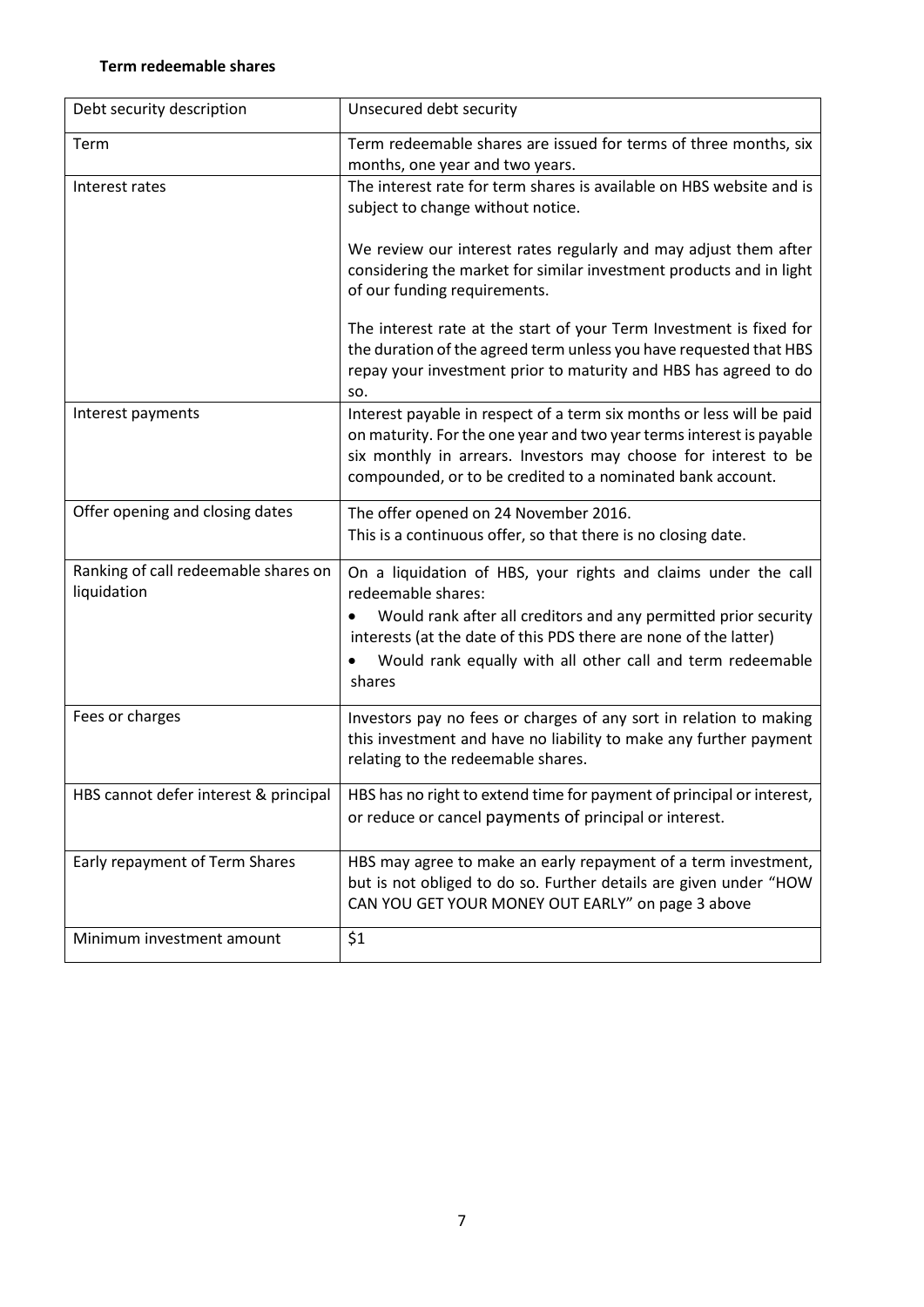#### **Section 3 - HBS AND WHAT IT DOES**

HBS was established in 1933 and since that time has provided both saving services and loan services, including residential, commercial and rural mortgage finance, to its members and predominantly those in the Hawkes Bay community. HBS's principal lending activity and source of income is the provision of finance for residential property secured by first ranking mortgages over freehold property, and that is expected to continue to be the case.

HBS is incorporated under The Building Societies Act 1965, and is licensed as a non bank deposit taker by the Reserve Bank of New Zealand. As such, HBS operates in the financial services industry, as also do banks and other non bank deposit takers.

HBS's Board of Directors comprises a chair and three directors, all of whom are non –executive directors. The Board meets eleven times per year and more often when required.

The Risk Management Programme sets out the roles and responsibilities of those managing and accepting the risks identified and provides what HBS's Board of Directors considers to be a reasonable level of assurance of the achievement of operating objectives and regulatory compliance requirements.

#### **HBS OPERATIONS AND ACTIVITIES**

#### **Loan application and loan assessment policies**

All loan applications are subject to careful assessment by HBS and are approved in accordance with HBS's credit approval policy whereby all loans are approved by the directors. All loans are managed and reviewed on an on-going basis. Regular reports are prepared to monitor loan repayments in order to detect delays in repayments early and recovery action is undertaken promptly where appropriate.

Loans are made within defined loan-to-value ratios. HBS maintains a maximum loan to value ratio of 80% for lending on residential-based security, 60% for lending on commercial-based security and 50% for lending on rural-based security. At 31 March 2021, HBS's average loan to value ratios across each sector was 50% for residential, 23% for commercial and 41% for rural.

Loans are also made within defined repayment to income ratios.

#### **Security**

HBS has a lending policy that requires lending to always be secured by a first-ranking mortgage security over real property. The risk of losses from the loans undertaken is primarily reduced by the nature and quality of the security taken. HBS can enforce the security by disposing of the secured assets in the event of default.

| Loan portfolio                      |               |      |               |      |               |      |
|-------------------------------------|---------------|------|---------------|------|---------------|------|
|                                     | <b>Mar 21</b> |      | <b>Mar 20</b> |      | <b>Mar 19</b> |      |
| (A) Advance on mortgage<br>comprise |               |      |               |      |               |      |
| Secured Advances                    | 23,811,105    |      | 19,663,484    |      | 21,011,060    |      |
| Less: Provision for Impairment      |               |      |               |      |               |      |
| <b>TOTAL</b>                        | 23,811,105    |      | 19,663,484    |      | 21,011,060    |      |
| (B) Mortgages comprise              |               |      |               |      |               |      |
| Residential                         | 21,948,482    | 92%  | 18,510,262    | 94%  | 20,021,745    | 95%  |
| Commercial                          | 840.443       | 4%   | 886,602       | 5%   | 757,107       | 4%   |
| Rural                               | 1,022,180     | 4%   | 266,620       | 1%   | 232,208       | 1%   |
| <b>Total</b>                        | 23,811,105    | 100% | 19,663,484    | 100% | 21,011,060    | 100% |

*Calculation based on value of property at loan inception and current balance of loan.*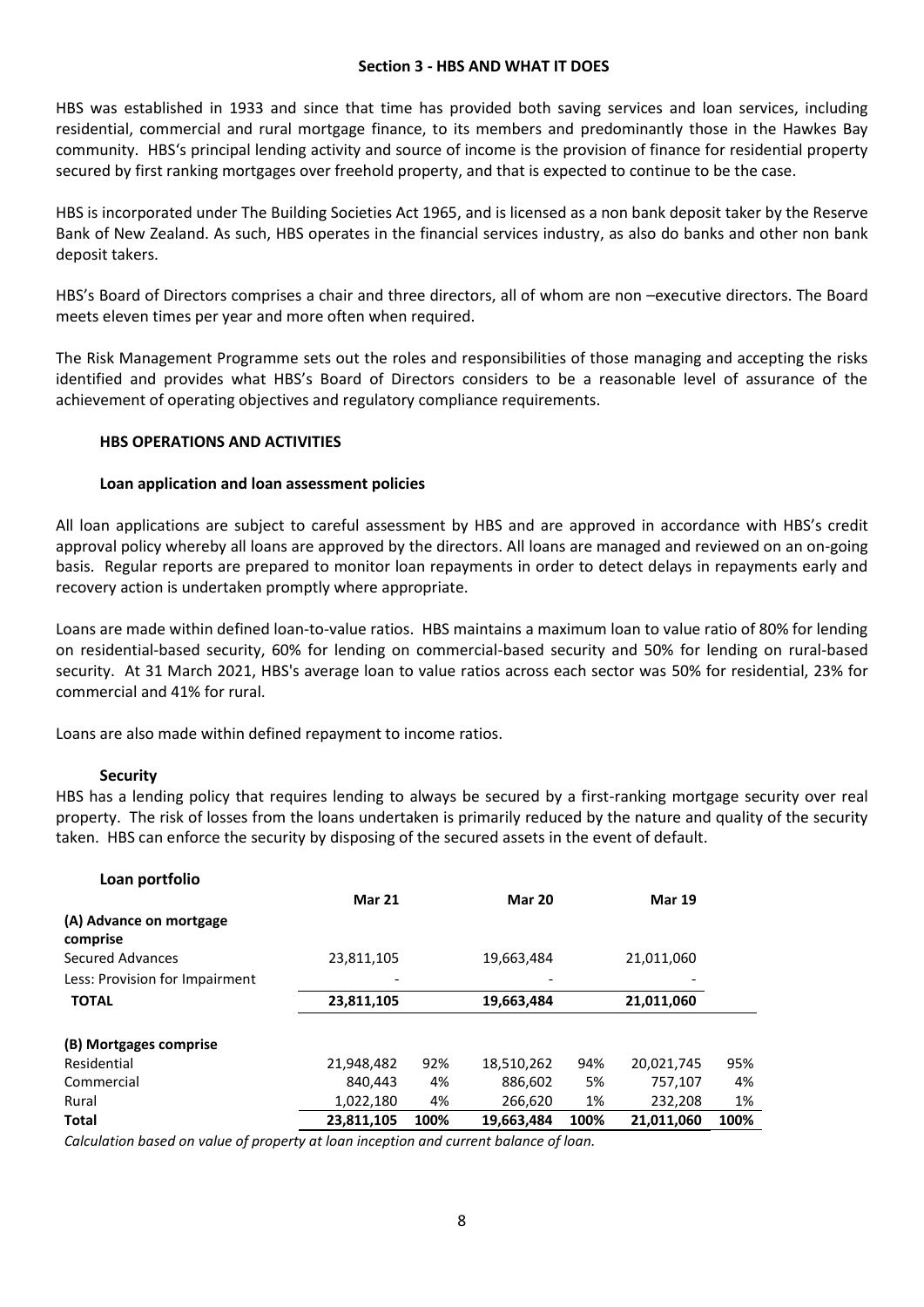| Average LVR's                  | <b>Policy Maximum</b> | <b>Mar 21</b> |            | <b>Mar 20</b> |            | <b>Mar 19</b> |
|--------------------------------|-----------------------|---------------|------------|---------------|------------|---------------|
| Residential                    | 80%                   | 50%           |            | 48%           |            | 41%           |
| Commercial                     | 60%                   | 23%           |            | 26%           |            | 20%           |
| Rural                          | 50%                   | 41%           |            | 43%           |            | 4%            |
| (C) Geographical concentration |                       |               |            |               |            |               |
| Hawkes Bay                     | 21,676,336            | 91%           | 17,783,145 | 90%           | 19,027,980 | 91%           |
| Taupo                          | 1,181,651             | 5%            | 553,169    | 3%            | 586,690    | 3%            |
| Auckland/Wellington            | 707,313               | 3%            | 712,774    | 4%            | 78,731     | -%            |
| North Island - Other           | 245,805               | 1%            | 614,396    | 3%            | 1,317,659  | 6%            |
| <b>Total</b>                   | 23,811,105            | 100%          | 19,663,484 | 100%          | 21,011,060 | 100%          |

Updated details about the HBS Loan portfolio for subsequent financial years may be found in the notes to HBS's annual financial statements, which are available either under "Documents and Forms" on HBS's website at [www.heretaungabuildingsociety.co.nz,](http://www.heretaungabuildingsociety.co.nz/) or alternatively in HBS's entries in the offer register at [www.business.govt.nz/disclose](http://www.business.givt.nz/disclose) .

#### **Board of Directors and Senior Management**

#### **Directors** -

#### **William Paul Symes Harvey** BBS FNZIV FPINZ

Paul Harvey was appointed a director in November 2019. Paul is a registered valuer and director of Williams' Harvey Ltd valuers, he is a fellow of the New Zealand Institute of Valuers and the Property Institute of New Zealand. Paul has 30 years experience in the valuation, property management and real estate sectors. He is a member of the Hastings Karamu Rotary Club and Past President and current Trustee of the Rotary Club of Hastings Karamu Charitable Trust. He has an active interest in road cycling and mountain biking.

#### **Trevor Leonard Webb** BCA

Trevor Webb has been a director of HBS since 2002. Trevor was a director of Brown Webb Richardson Ltd (Chartered Accountants) from 2002 until 2010 and has been a director of Trevor Webb Limited since October 2010. Trevor is a Fellow of the NZ Institute of Chartered Accountants, practised as a chartered accountant for 37 years before retiring in June 2010. He is active in the Hawkes Bay community supporting Rotary, Lindisfarne College and local health providers.

## **Stephen Alexander Greer** LLB (Chairperson)

Stephen Greer was appointed a director in February 2017. Stephen was appointed a Partner of Sainsbury Logan & Williams (Lawyers) in 1985. He acts for a large number of rural and commercial clients concentrating on the areas of agribusiness, trusts, asset protection, finance, sales, acquisitions and taxation. Stephen currently holds trusteeships for many Hawkes Bay farming families. He has an active interest in tennis and rugby and is active in local charitable organisations.

#### **Andrea Berry (nee Jopling)** BA (Hons)

Andrea Berry joined the Board in June 2019 and has been a resident of Hawke's Bay since 2008. Born in the UK and educated at the University of London, she moved to New Zealand in 2000, and has been working in senior roles in the health and social services sector since that time. Andrea now provides expertise in project management, stakeholder engagement, strategic planning, health programme design, service evaluation and new revenue generation to a range of clients as an independent consultant. Andrea is an experienced governor and is currently Deputy Chair of the Cranford Hospice Trust.

#### **Senior Management -**

#### **Raymond Charles Greenwood** BBS (Hons) MBS (Dis)

Ray Greenwood has been the general manager of HBS since September 2020. He holds a BBS (Hons) in finance and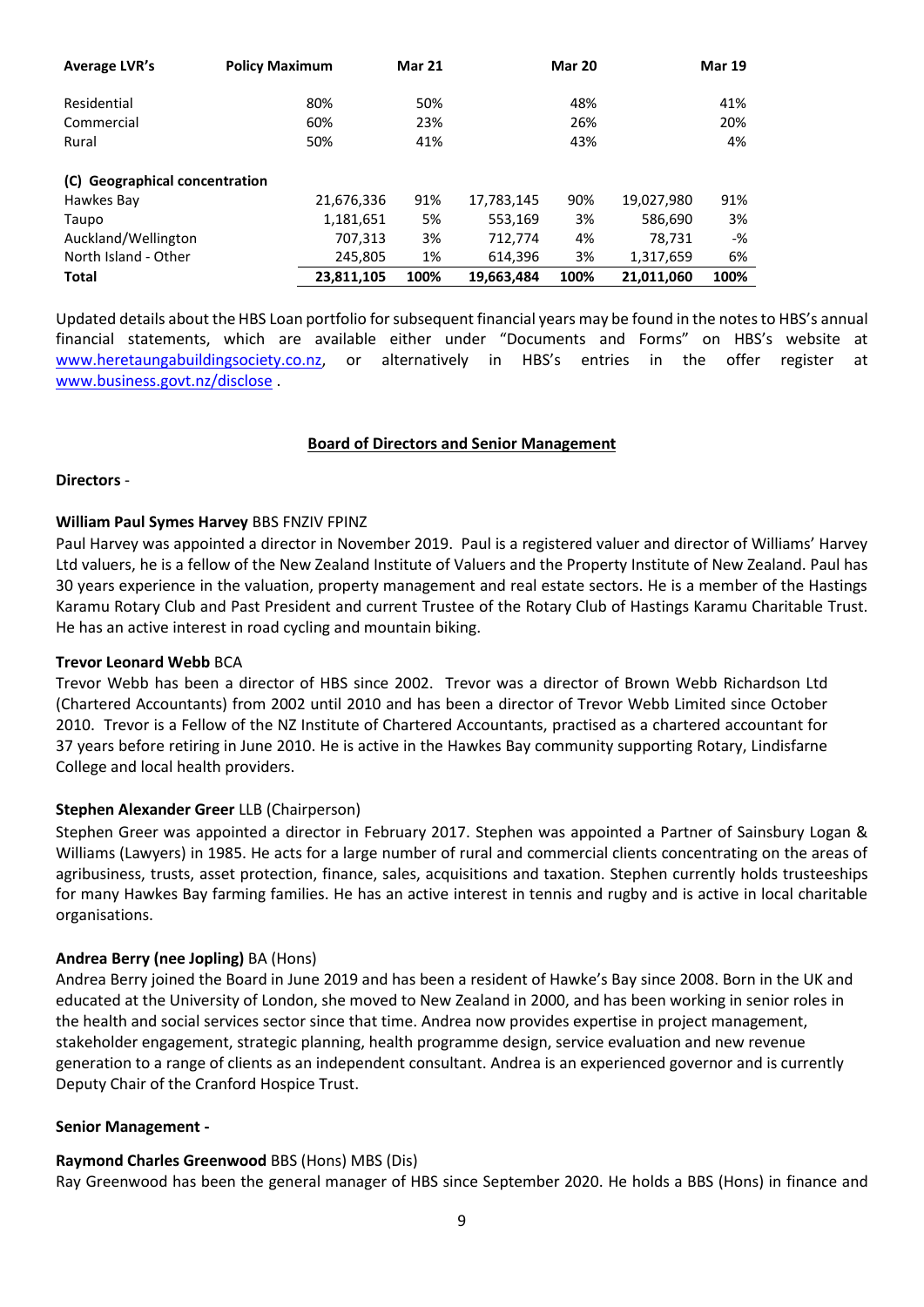economics and a MBS in international finance from Massey University, he has nearly 20 years experience in Corporate finance, strategy and banking. Ray is also general manager of Brown Webb Richardson Limited (Chartered Accountants) ("BWR"), which are the secretaries for HBS. BWR is paid a fee for its secretarial duties.

None of the Directors or Senior Management have been adjudged bankrupt, convicted of a crime involving dishonesty, or prohibited from acting as a director or taking part in the management of a corporate entity.

# **Section 4 - KEY FEATURES OF REDEEMABLE SHARES**

# **RANKING**

The call and term redeemable shares are unsecured.

In the event of liquidation the call and term redeemable shares would rank equally with all other call and term redeemable shares and behind any creditors given priority by law, other creditors and any permitted prior security interests (of which there are none at the date of this PDS).

The HBS Trust Deed permits HBS to incur further liabilities which rank equally with or in priority to the call and term redeemable shares on liquidation, including as part of normal trading and by issuing further call and term redeemable shares.

HBS is also permitted under the Trust Deed to create security interests over HBS assets which may rank in priority above other liabilities, so long as the amount secured does not exceed 1% of HBS total tangible assets.



Updated details about the ranking of redeemable shares may be found in a document named "Ranking of Redeemable Shares" showing the amounts in each above category at the most recent balance date, which is available under "Documents and Forms" on the HBS website at [www.heretaungabuildingsociety.co.nz](http://www.heretaungabuildingsociety.co.nz/)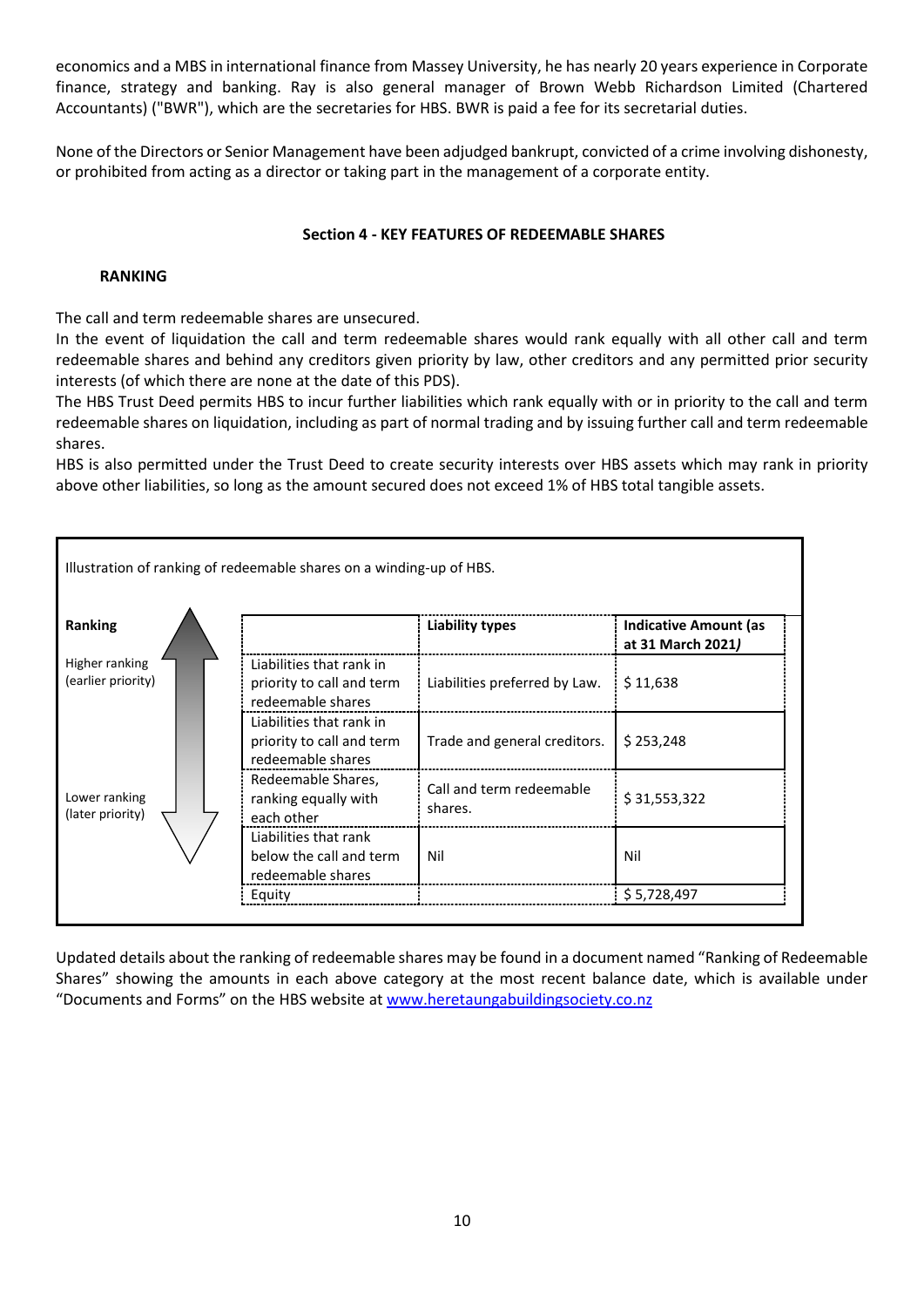#### **Section 5 - HBS FINANCIAL INFORMATION**

HBS is required by law and its trust deed to meet certain financial requirements. This table shows how HBS is currently meeting those requirements. These are minimum requirements. Meeting them does not mean that HBS is safe. The section on specific risks relating to HBS's creditworthiness sets out risk factors that could cause its financial position to deteriorate. The Disclose register also contains a document titled "Quarterly Report" which provides a breakdown of how the figures in this table are calculated, as well as full financial statements.

# **KEY RATIOS**

|                                                                                                                                                                                                                                                   | 31 March 2021  | 31 March 2020  | 31 March 2019  |  |
|---------------------------------------------------------------------------------------------------------------------------------------------------------------------------------------------------------------------------------------------------|----------------|----------------|----------------|--|
| <b>Capital Ratio</b>                                                                                                                                                                                                                              |                |                |                |  |
| <b>HBS Capital Ratio calculated</b>                                                                                                                                                                                                               | 19.20%         | 17.40%         | 17.93%         |  |
| accordance<br>with<br>the<br>in                                                                                                                                                                                                                   |                |                |                |  |
| <b>Takers</b><br><b>Deposit</b><br>(Credit                                                                                                                                                                                                        |                |                |                |  |
| Ratings, Capital Ratios and                                                                                                                                                                                                                       |                |                |                |  |
| Related<br>Party<br>Exposures)                                                                                                                                                                                                                    |                |                |                |  |
| Regulations 2010 (the 2010                                                                                                                                                                                                                        |                |                |                |  |
| <b>Regulations)</b>                                                                                                                                                                                                                               |                |                |                |  |
| Minimum capital ratio                                                                                                                                                                                                                             | 12%            | 12%            | 12%            |  |
| <b>Required by the Trust Deed</b>                                                                                                                                                                                                                 |                |                |                |  |
| Minimum capital ratio                                                                                                                                                                                                                             |                |                |                |  |
| required by the 2010                                                                                                                                                                                                                              | 12%            | 12%            | 12%            |  |
| <b>Regulations</b>                                                                                                                                                                                                                                |                |                |                |  |
| The capital ratio is a measure of the extent to which HBS is able to absorb losses without becoming insolvent. The lower                                                                                                                          |                |                |                |  |
| the capital ratio, the fewer financial assets HBS has to absorb unexpected losses arising out of its business activities.                                                                                                                         |                |                |                |  |
| <b>Related party exposures:</b>                                                                                                                                                                                                                   |                |                |                |  |
| Aggregate exposures to                                                                                                                                                                                                                            |                |                |                |  |
| related parties calculated in                                                                                                                                                                                                                     | *4.20%         | 14.20%         | 5.32%          |  |
| accordance with the 2010                                                                                                                                                                                                                          |                |                |                |  |
| <b>Regulations</b>                                                                                                                                                                                                                                |                |                |                |  |
| <b>Maximum related party</b>                                                                                                                                                                                                                      |                |                |                |  |
| exposures permitted by the                                                                                                                                                                                                                        | 15% of capital | 15% of capital | 15% of capital |  |
| <b>Trust Deed</b>                                                                                                                                                                                                                                 |                |                |                |  |
| <b>Maximum related party</b>                                                                                                                                                                                                                      |                |                |                |  |
| exposures permitted by the                                                                                                                                                                                                                        | 15% of capital | 15% of capital | 15% of capital |  |
| 2010 Regulations                                                                                                                                                                                                                                  |                |                |                |  |
| Related party exposures are financial exposures that HBS has to related parties. A related party is an entity that is related                                                                                                                     |                |                |                |  |
| to HBS through common control or some other connection that may give the party influence over HBS (or HBS over the                                                                                                                                |                |                |                |  |
| related party). These related parties include relatives of directors or senior management.                                                                                                                                                        |                |                |                |  |
|                                                                                                                                                                                                                                                   |                |                |                |  |
| *During the year to 31 March 2021 the Building Society reported that the Related Party Exposures were significantly<br>lower (0.83% at 31 March 2021). Due to the clarification of the definition of related parties and which relationships must |                |                |                |  |
|                                                                                                                                                                                                                                                   |                |                |                |  |
| be disclosed, a member who had previously been removed as a related party has been reclassified as related in the above                                                                                                                           |                |                |                |  |
| disclosure.                                                                                                                                                                                                                                       |                |                |                |  |
| <b>Ratio of Liquid Assets</b>                                                                                                                                                                                                                     |                |                |                |  |
| calculated in accordance                                                                                                                                                                                                                          | 35%            | 49%            | 28%            |  |
| with the Trust Deed                                                                                                                                                                                                                               |                |                |                |  |
| <b>Minimum Liquidity</b>                                                                                                                                                                                                                          |                |                |                |  |
|                                                                                                                                                                                                                                                   | $-\sim$        |                |                |  |

**Requirements required by the Trust Deed** 15% 15% 15% **Liquidity mismatch ratio** 1 292.5% 1 520.2% 267.3% **Minimum Liquidity mismatch ratio required by Trust Deed** 115% 115% 115% 115% 115% 115% Liquidity requirements help to ensure that HBS has sufficient realisable assets on hand to pay its debts as they become

due in the ordinary course of business. Failure to comply with liquidity requirements may mean that HBS is unable to repay investors on time, and may indicate other financial problems in its business.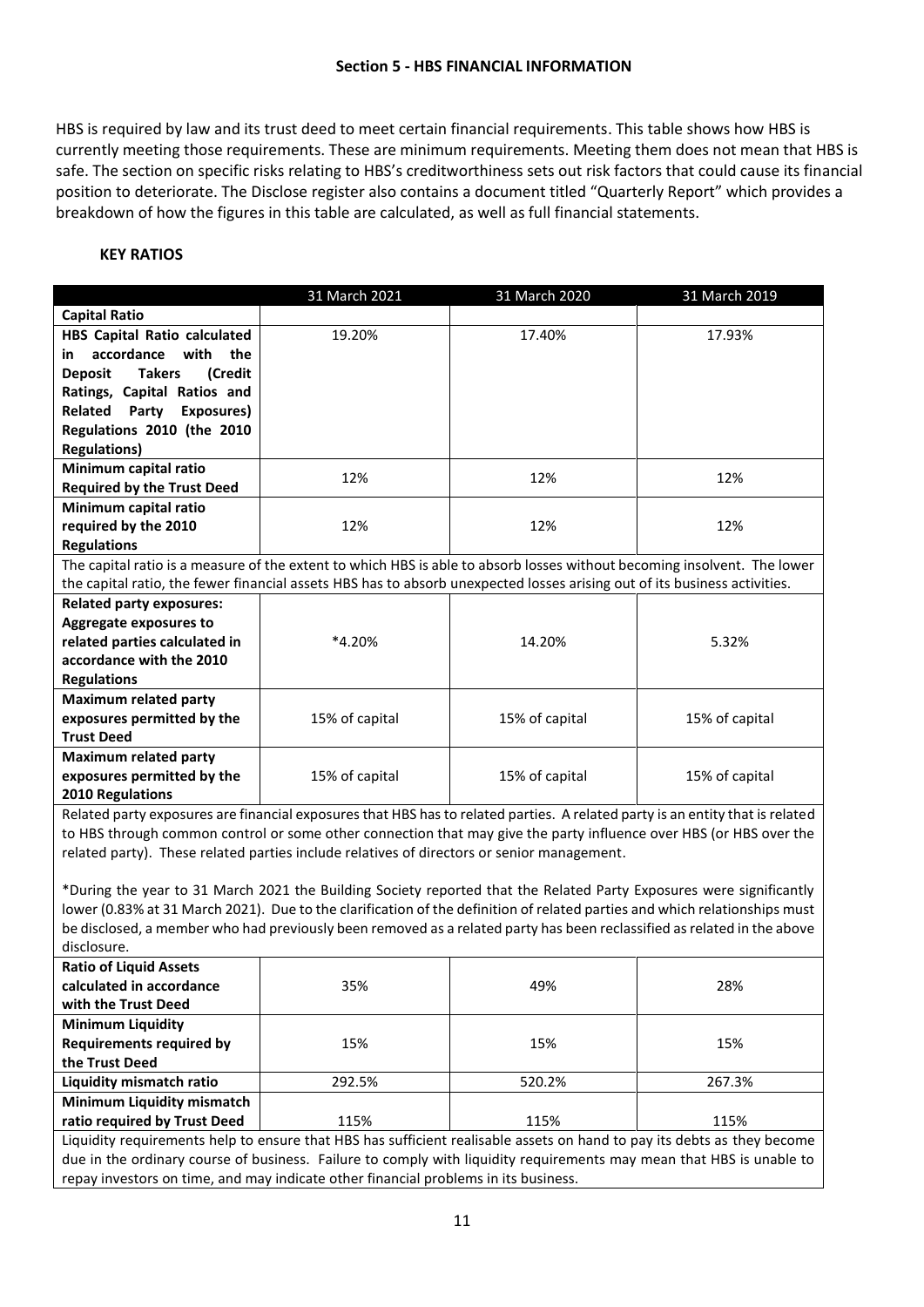Updated details about the Key Ratios may be found in a document named "Key Ratios and Selected Financial Information" showing the amounts in each above category as updated quarterly and which is available under "Documents and Forms" on the HBS website at [www.heretaungabuildingsociety.co.nz](http://www.heretaungabuildingsociety.co.nz/)

# **Selected Financial Information**

|                                    | 31 March 2021 | 31 March 2020 | 31 March 2019 |
|------------------------------------|---------------|---------------|---------------|
|                                    |               |               |               |
| <b>Total Assets</b>                | 37,566,289    | 39,534,252    | 31,430,900    |
| <b>Total Liabilities</b>           | 31,837,792    | 34,200,471    | 26,320,487    |
| <b>FY Net Profit after Tax</b>     | 394,716       | 223,369       | 324.946       |
| <b>Net Cash Flows from</b>         | (6,522,944)   | 9,357,344     | (3,299,158)   |
| operating activities               |               |               |               |
| <b>Cash &amp; Cash Equivalents</b> | 9,590,486     | 15,543,505    | 5,886,161     |
| Capital                            | 5,728,497     | 5,333,782     | 5,110,413     |

Updated details about the above Selected Financial Information may be found in a document named "Key Ratios and Selected Financial Information" showing the amounts in each above category as updated quarterly and which is available under "Documents and Forms" on the HBS website at [www.heretaungabuildingsociety.co.nz](http://www.heretaungabuildingsociety.co.nz/)

# **Other Financial Covenants**

The Trust Deed also requires HBS to comply with certain other financial covenants besides those which are referred to under "**Key Ratios**" above or elsewhere in this Product Disclosure Statement, including –

- a) HBS must not permit the total amount payable in cash over any half year as interest to exceed income actually received in cash over the same period from investments; and
- b) HBS must not Permit the aggregate of Total Secured Indebtedness and Total Unsecured Indebtedness owing to the Society, and the Total Listed Securities and the Total Unlisted Securities of the Society to exceed 15% of Total Tangible Assets

Besides the financial covenants outlined under "**Key Ratios**" above, further financial covenants are referred to under "Specific risks relating to HBS creditworthiness" in Section 6, immediately below.

# **Section 6 - RISKS OF INVESTING**

#### **GENERAL RISKS**

Your investment is subject to the general risk that if HBS experiences significant losses through its lending, it may become insolvent and may not be able to meet its obligations to depositors to pay interest and to repay the principal amount of deposits.

The maximum risk you carry is the loss of your invested funds together with any interest owed to you because HBS is not able to repay you. However, in no circumstances will investors have any additional liability to HBS or to any person whatsoever.

# **SPECIFIC RISKS RELATING TO HBS CREDITWORTHINESS**

The following is a description of the circumstances that HBS is aware of that exist or are likely to arise that significantly increase the risk that HBS may default on any of its payment obligations under the redeemable shares. The NBDT Act requires that we have and maintain a Risk Management Programme. Our risk management programme is in writing, is regularly reviewed, and sets out how we identify, analyse, evaluate, eliminate and/or mitigate risk. The principal risks that we face are: geographic concentration risk; loan default risk; liquidity risk and interest rate risk.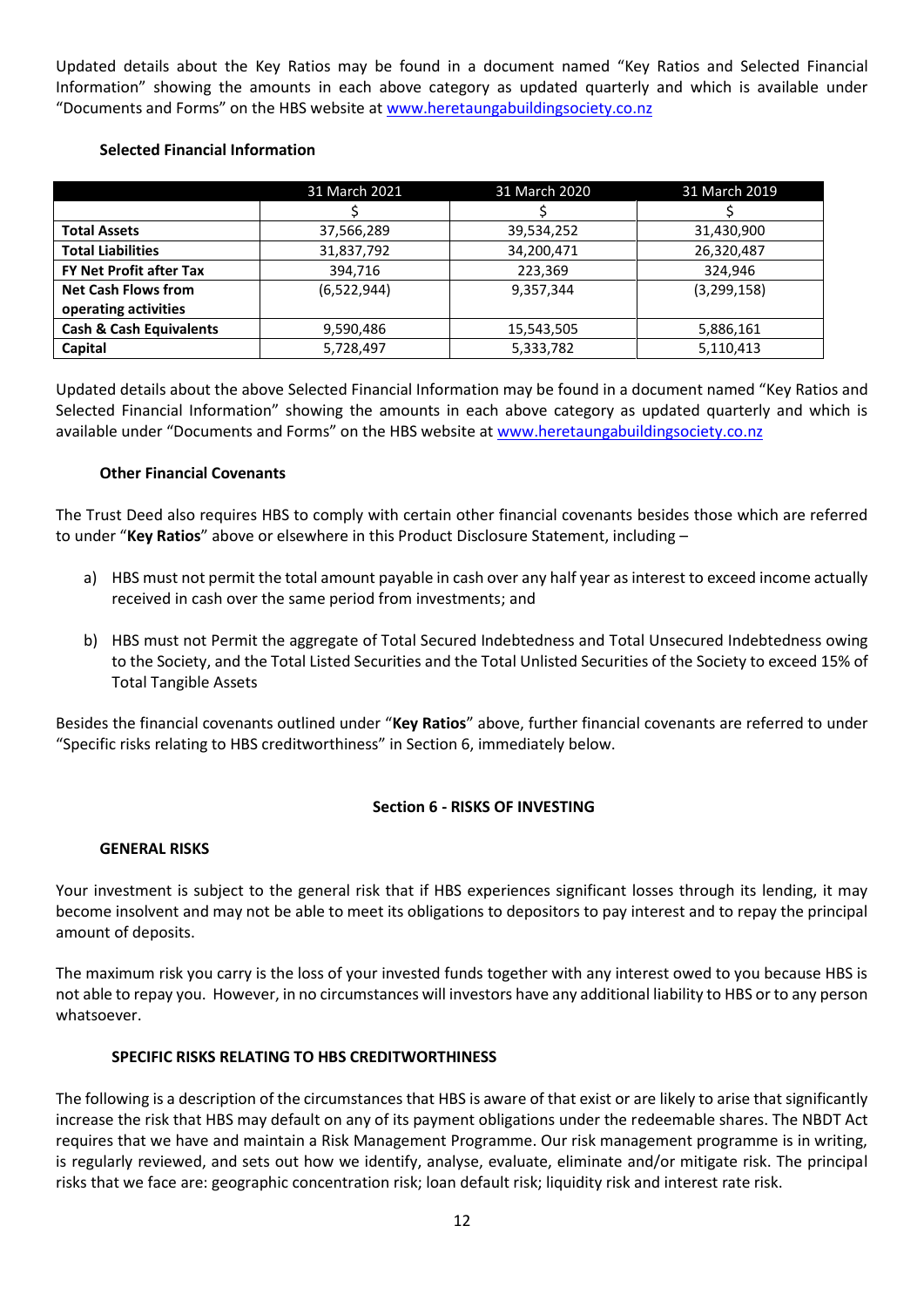# **Geographic concentration risk**

HBS has a significant geographic concentration in the Hawkes Bay, both in terms of sourcing the majority of its funding and its lending activities. HBS is therefore dependent to a significant degree on the fortunes of the wider Hawkes Bay economy. Should the Hawkes Bay region suffer an adverse event then HBS, and ultimately your Investment, could be adversely impacted.

# **Loan default risk**

HBS lends money to a variety of customers. Loan default risk is the risk that if a material number of our borrower's default on their loan obligations there may be insufficient funds available to repay investors. This is a risk that is inherent to any lending institution. However, as noted in section 3 of this PDS (HBS and what it does), HBS employs a conservative lending policy to manage and mitigate this risk. This lending policy helps to ensure that any credit risk assumed by HBS falls within acceptable parameters:

- a. Loan to Valuation Ratios (LVR's) Retention of conservative LVR's:
	- Residential housing loans –80% LVR;
	- Commercial loans –60% LVR;
	- Rural loans –50% LVR;
- b. Debt servicing Similarly to the LVR's, HBS adopts a conservative approach to debt servicing such that most borrowers contribute less than 1/3 of their gross household income to debt servicing.
- c. Credit history Credit checks are undertaken on all new borrowers and if the result is a score lower than our usual lending criteria then an application is declined unless mitigating circumstances are present.

d. Borrower concentration - HBS restricts its exposures to any one borrower or group of closely-related borrowers.

Updated details about the HBS Loan portfolio for subsequent financial years may be found in the notes to HBS's annual financial statements, which are available either under "Documents and Forms" on HBS's website at [www.heretaungabuildingsociety.co.nz](http://www.heretaungabuildingsociety.co.nz/), or alternatively in HBS's entries in the offer register at [https://disclose](https://disclose-register.companiesoffice.govt.nz/)[register.companiesoffice.govt.nz/](https://disclose-register.companiesoffice.govt.nz/)

#### **Liquidity Risk**

Similar to virtually all financial institutions, HBS has a mismatch in the maturity profile of our available sources of funding and loans to customers. This mismatch arises in the ordinary course of business given that HBS is taking in short-term or on-call funding, while a major part of our lending to customers is in long-term residential mortgages. Liquidity risk is the risk that HBS may have insufficient funds or may not be able to raise sufficient funds at short notice, to meet our financial obligations as they fall due, including the repayment of your Investment. We manage liquidity risk on a daily basis and in a number of ways including:

- Monitoring the maturity profile for existing loans, Redeemable Shares and Deposits.
- Seeking to maintain diversity and stability in our retail funding base.

• Holding cash surpluses in the form of on call or liquid securities to ensure we retain immediate access to these funds.

• Maintaining strong bank relationships including access to committed standby funding lines for a period of at least 12 months forward.

• Forecasting and managing our cash position so as to maintain cash surpluses where possible to minimise bank funding line utilisation.

• Ensuring on-going compliance with Trust Deed and RBNZ NBDT liquidity requirements as set out in section 5 (HBS's Financial Information).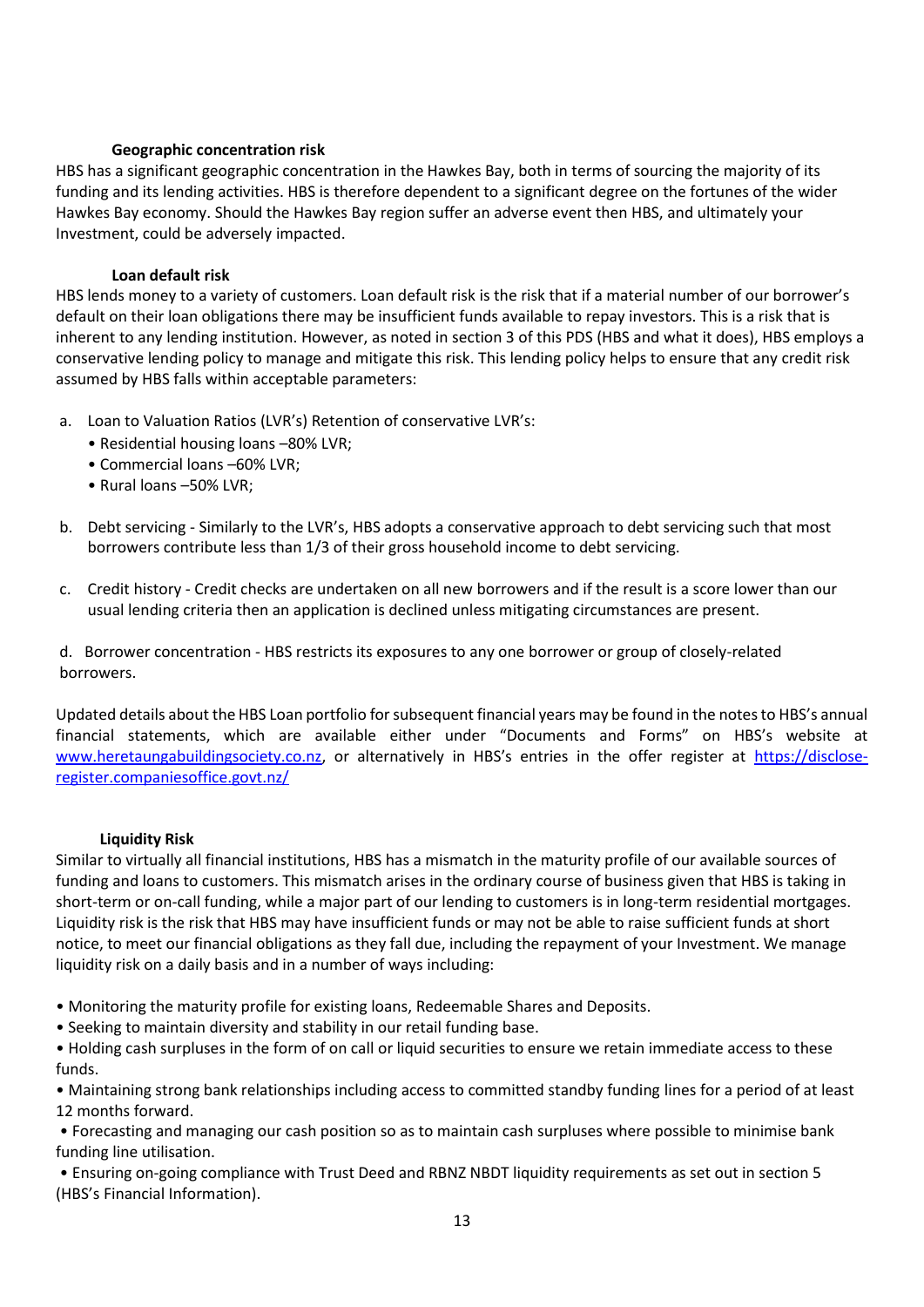If there was a sustained decline in our ability to retain or attract new Redeemable Shares and Deposits or if access to our committed bank funding lines were not able to be renewed, this could result in increased liquidity pressure and could affect our ability to repay investors.

Updated details about HBS liquidity levels may be found in the notes to HBS's annual financial statements, which are available either under "Documents and Forms" on HBS's website at [www.heretaungabuildingsociety.co.nz,](http://www.heretaungabuildingsociety.co.nz/) or alternatively in HBS's entries in the offer register at <https://disclose-register.companiesoffice.govt.nz/>.

# **Interest rate risk**

HBS's income is from the difference between what we pay to depositors and what we earn from borrowers and investments. In the event of a drop in interest rates, the interest rate we receive on surplus funds we have invested with NZ registered banks may be less than the amount we pay under the call and term redeemable shares, and thus could have a significant impact on the income we receive. If HBS has reduced income this may cause the interest rates that can be offered to depositors to decline. This is mitigated by ensuring net interest rate gaps between HBS's financial assets and liabilities are not excessive.

# **Section 7 – TAX**

Under current New Zealand tax legislation, HBS must deduct resident withholding tax (RWT) from all interest payable before it is paid or credited to New Zealand-resident investors.

If an investor holds a current certificate of exemption and has given HBS a copy of that certificate, HBS will not deduct RWT.

The applicable RWT rates are available on the IRD website www.ird.co.nz. Please note that the IRD may instruct interest payers to change the RWT rate where the IRD determines the RWT rate is inconsistent with a client's marginal tax rate. If an investor does not provide their IRD number RWT will be deducted at 45%.

For investors who are not resident in New Zealand for tax purposes, HBS will deduct non-resident withholding tax (NRWT). The rate is currently 10% or 15%, depending on the country of residence.

There may be other tax consequences arising from acquiring or disposing of redeemable shares issued by HBS. If an investor has questions relating to the tax consequences of an investment, they should seek professional advice on those consequences.

|                         | <b>Name</b>                        | Role                                                                                               |
|-------------------------|------------------------------------|----------------------------------------------------------------------------------------------------|
| <b>Issuer</b>           | <b>Heretaunga Building Society</b> | Issuer of the call and term redeemable<br>shares.                                                  |
| <b>Supervisor</b>       | Trustees Executors Limited         | Provides independent oversight of HBS<br>relation to the call and term<br>in<br>redeemable shares. |
| Solicitor to the issuer | <b>Bramwell Bate</b>               | Legal adviser to HBS.                                                                              |

#### **Section 8 – WHO IS INVOLVED?**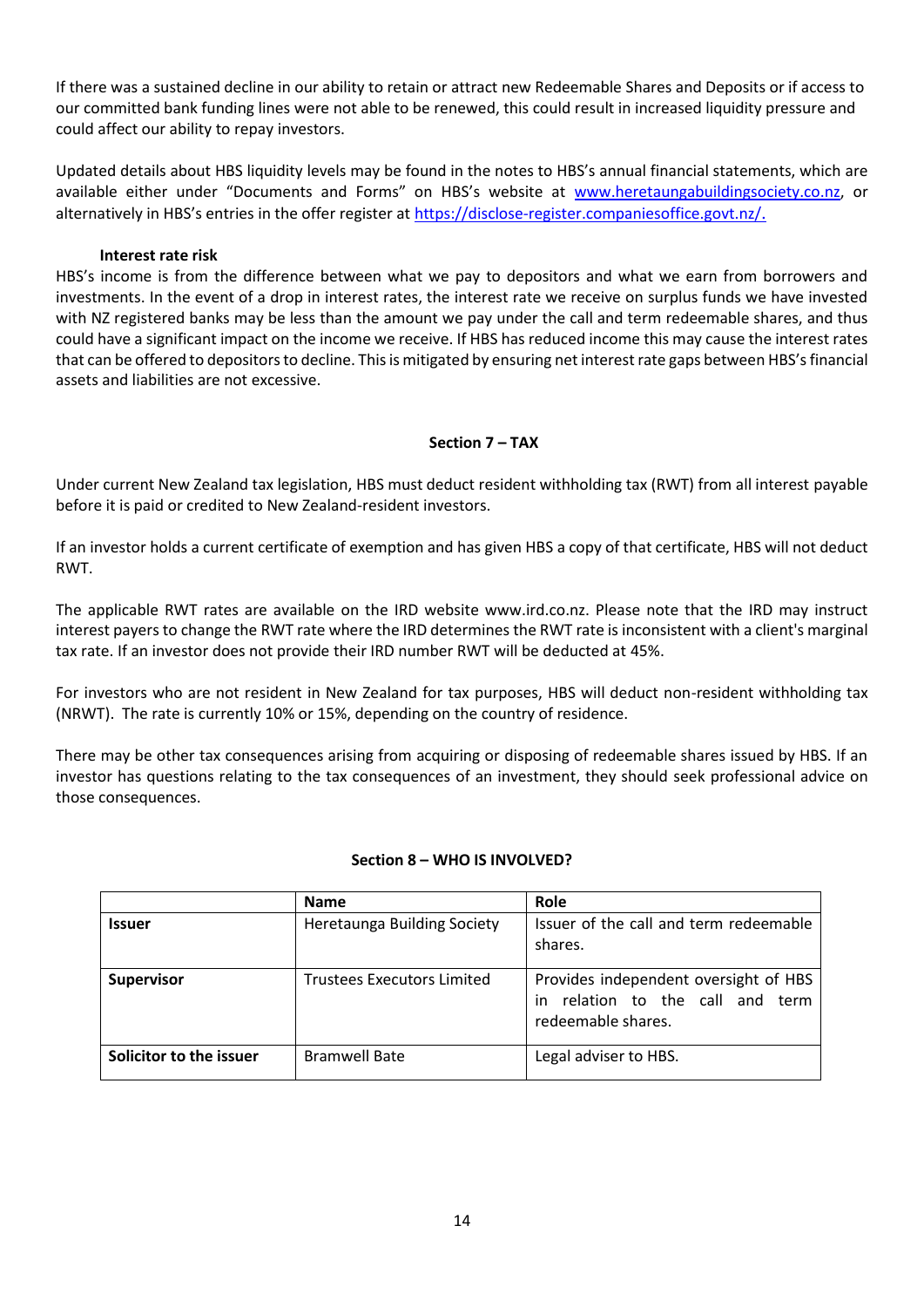# **Section 9 - HOW TO COMPLAIN**

In the first instance complaints should be made to the General Manager HBS – by contacting the Secretary, Heretaunga Building Society, 111 Avenue Road East, PO Box 146, Hastings Telephone (06) 873-8047

Complaints can also be made to: The Supervisor at: -

# **Trustees Executors Limited**

Level 11, 51 Shortland Street PO Box 4197 Auckland 1140 Freephone 0800 878 783 Email: [CTS@trustees.co.nz](mailto:CTS@trustees.co.nz)

#### If the issue is not resolved:

HBS is registered under the Financial Service Providers (Registration and Dispute Resolution) Act 2008 and complaints about these investments can be made to the Insurance and Financial Services Ombudsman Scheme Inc (IFS0) (an approved dispute resolution scheme under that Act) at:

# **Insurance and Financial Service Ombudsman Scheme**

Level 2, Solnet House 70 The Terrace PO Box: 10-845 Wellington 6143 Freephone: 0800 888 202 Telephone: (04) 499 7612 Email: [info@ifso.nz](mailto:info@ifso.nz)

This scheme will not charge a fee to any complainant to investigate or resolve a complaint.

The Dispute Resolution service covers all matters concerning your investment with HBS.

# **Section 10 - WHERE YOU CAN FIND MORE INFORMATION**

Further information regarding HBS and the call and term redeemable shares is available on the Disclose register at <https://disclose-register.companiesoffice.govt.nz/> and can be obtained from the Financial Service Providers Register on request [https://fsp-register.companiesoffice.govt.nz/.](https://fsp-register.companiesoffice.govt.nz/)

In addition further information about HBS and redeemable shares is available in the following documents;

- (a) HBS's latest Annual Report
- (b) HBS's Trust Deed
- (c) HBS's Rules

All of these documents are available free of charge from HBS, 111 Avenue Road East, P O Box 146, Hastings, phone (06) 873 8047 and are also available for public inspection at the Companies Office of the Ministry of Commerce, Auckland and at www.business.govt.nz/companies and are also available on the HBS website <http://www.heretaungabuildingsociety.co.nz/forms.htm>